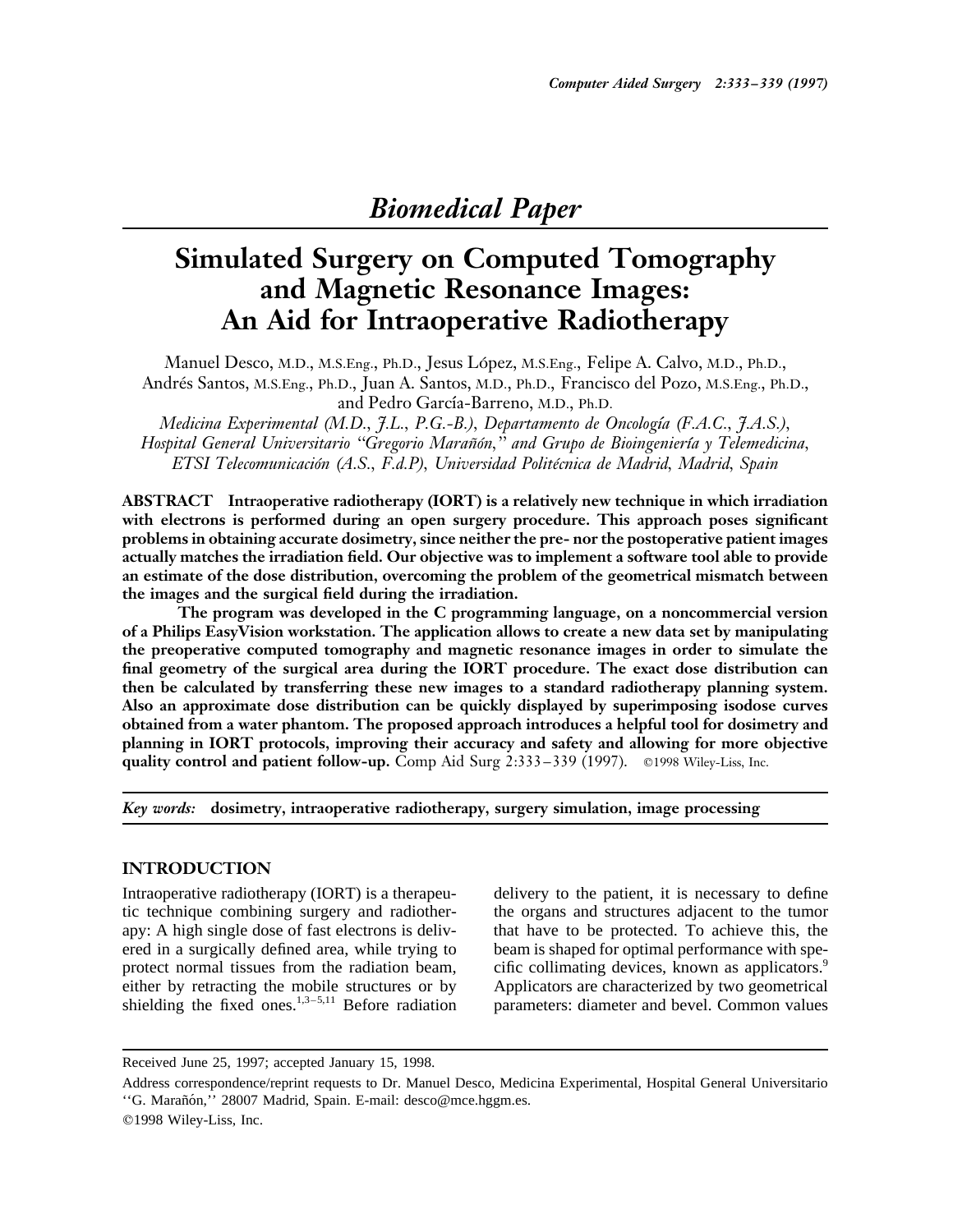diameter, with bevel angles of  $0^{\circ}$ , 15°, 30°, and generated with a Philips ACS 1.5T machine. The 457. The applicator diameter must be the minimal linear accelerator is a Philips SL-18, and the radiameter that still guarantees complete irradiation diotherapy planning system is a Focus SLP-9200. of the target zone. Because the target zone is not Data communication between the machines inalways easily accessible from outside the patient, volved is established via network (Ethernet), optian appropriate selection of the bevel makes the cal disk, and DAT tape. Image formats are ACRapplicator positioning easier, insofar as it may be NEMA v2 and MERGE. introduced into the surgical volume from different Clinical requirements for the system stated directions. that the program should be fully interactive,

are necessary in almost all modern radiotherapy allow for a complete three-dimensional (3D) hanprocedures. They are usually performed on the dling of the patient images and collimator posibasis of tomographic studies, i.e., computed to- tioning. With this goal, a dedicated user interface mography (CT) or, sometimes, CT/magnetic res- has been created for the application, which is onance imaging (MRI). Shown in Figure 1. The 3D data presentation is

obstacle; the surgical procedures preceding the views, although a 3D surface rendering can also irradiation introduce significant changes in the be generated on demand. patient geometry. Therefore, any pre- or postoper- To simulate the surgical excision of anatomative CT or MRI measurements no longer corre- ical structures, the image data are edited by segspond to the actual geometry during irradiation, menting them, either manually or assisted by making it impossible to perform IORT planning thresholding and contour detection algorithms. or dose evaluation with those images.<sup>7</sup> Simulation of the applicator insertion is imple-

surgical manipulations themselves (tumor exci- of images corresponding to each of the actual sion and retraction of mobile structures from the bevels commonly used in IORT procedures. The beam trajectory) and b) the insertion of the colli- program retrieves these images from disk, mating device (applicator). For these reasons, ac-<br>changes their size according to the selected diamtual dose distribution is very difficult to estimate. eter, and displays them on the patient CT/MRI as It is frequent in practice that IORT planning uses a color overlay. In this way, the user can quickly nothing better than rough approximations. Thus, try different models, choosing the one that best any procedure able to improve the quality of the fits the geometrical characteristics of the surgical dosimetry could be extremely helpful for the radi- field, in order to optimize the isodose distribution. ation oncologist.<sup>10</sup> In this paper we propose an The visualization of the approximate dose approach based on an interactive computer-as- distributions is based on a set of isodose curves sisted modification of preoperative CT or MRI in obtained with a water phantom, as part of the order to make them match the situation when the standard periodic calibration of the accelerator. radiation is applied (surgery simulation), includ- A specific data set is available for each combinaing the introduction and positioning of the appli- tion of applicator model and beam energy. Accucator. The racy of this dose distribution is limited by the fact

Vision Open platform, a noncommercial ver- tence of tissues of different density or air–liquid sion of the Philips EasyVision CT/MRI work- interfaces or the morphology of these interfaces. station.<sup>6</sup> This workstation includes facilities for By following the same procedure described the addition of user-developed routines (in the above for applicators, the whole set of water C programming language) as well as the use phantom isodose curves was converted into 3D of a commercial image-processing package, images and stored on disk. These curves are re-

or MR images of the patient. In our institution, posed on the patient images as color overlays. CT data may come either from a Philips LX or The display of these curves makes use of a color

used at our institution are 5, 6, 7, 9, and 10 cm a Siemens SOMATOM CT scanner. MR data are

Planning and dose distribution calculation should be icon and mouse driven, and should In the case of IORT, there is a noticeable performed mainly by means of three orthogonal

The main causes of this mismatch are a) the mented by making use of a previously stored set

**THERIAL AND METHODS** that the water phantom isodose curves correspond<br>to a homogeneous media and do not take into The program has been developed on an Easy- account some important factors, such as the exis-

SCIL-Image.<sup>12,13</sup> trieved whenever the user wants to calculate an The application works with preoperative CT approximate dosimetry. They are then superim-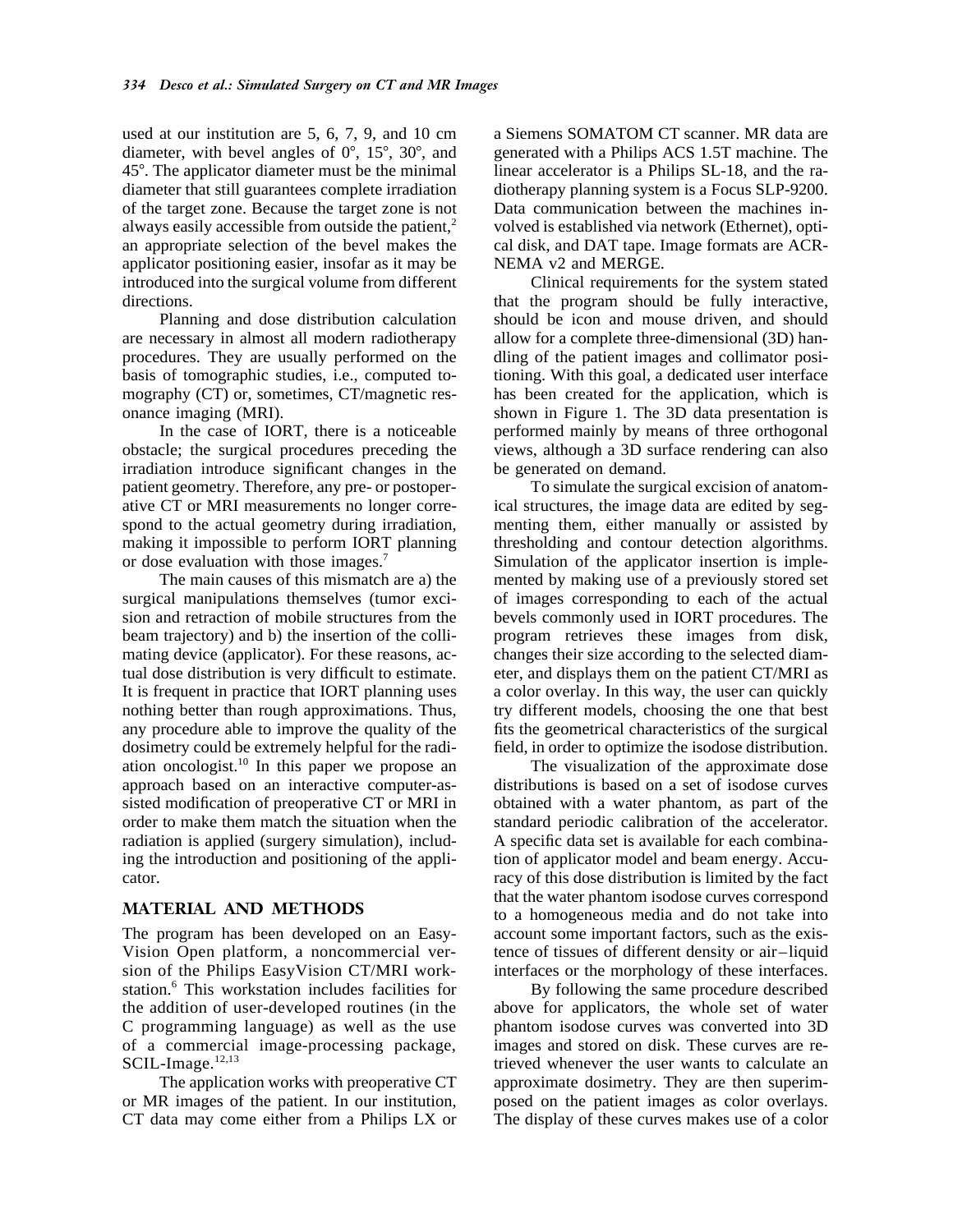

**Fig. 1.** General layout of the user interface (running in Edit mode).

table for better visualization of the different iso- to modify the preoperative CT or MR images dose levels. It produces an immediate visual ef-<br>interactively in order to make them match the fect of the 3D dose distribution of the radiation final aspect and geometry of the area. The differ-

At the beginning of a simulation session with this application, the user selects from the patient This manipulation must be performed on all the database the CT or MRI study with the preopera-<br>different slices. tive set of images to be processed. The whole The second mode ("Insertion") corredata set is displayed in three small orthogonal sponds to the applicator insertion and positioning views, initially representing the axial, sagittal, in the real IORT protocol (Figs. 4, 5). views, initially representing the axial, sagittal, and coronal planes (Fig. 1). The user can easily and coronal planes (Fig. 1). The user can easily This working mode provides tools for applicator set any other orientation (for instance, the beam's-<br>repositioning in 3D, until an adequate fit is eye view is sometimes useful). This 3D viewing mode is quite simple and easy to learn, offering the user a powerful mouse-driven instrument to **Table 1. Working Modes** simulate intraoperative navigation. The program has three working modes (Table 1).

The first mode ("Edition") corresponds to the first step of an IORT protocol, the surgical intervention for tumor resection (Figs. 2, 3). This working mode allows the radiation oncologists

delivered. ent 2D slices of the patient are displayed on the **RESULTS** larger viewport, where they are manually or semi-<br>automatically edited,<sup>8,14</sup> thus simulating the surgi-<br>At the beginning of a simulation session with cal removal of anatomic structures (Figs. 2, 3).

repositioning in 3D, until an adequate fit is

| Real surgical<br>intervention | Surgical<br>simulation                | Application<br>working mode |
|-------------------------------|---------------------------------------|-----------------------------|
| Tumour resection              | Structure resection<br>(cutting tool) | Edition mode                |
| <b>IORT</b> protocol          | Collimator cone<br>insertion          | Insertion mode              |
|                               | Dose estimation                       | Dose mode                   |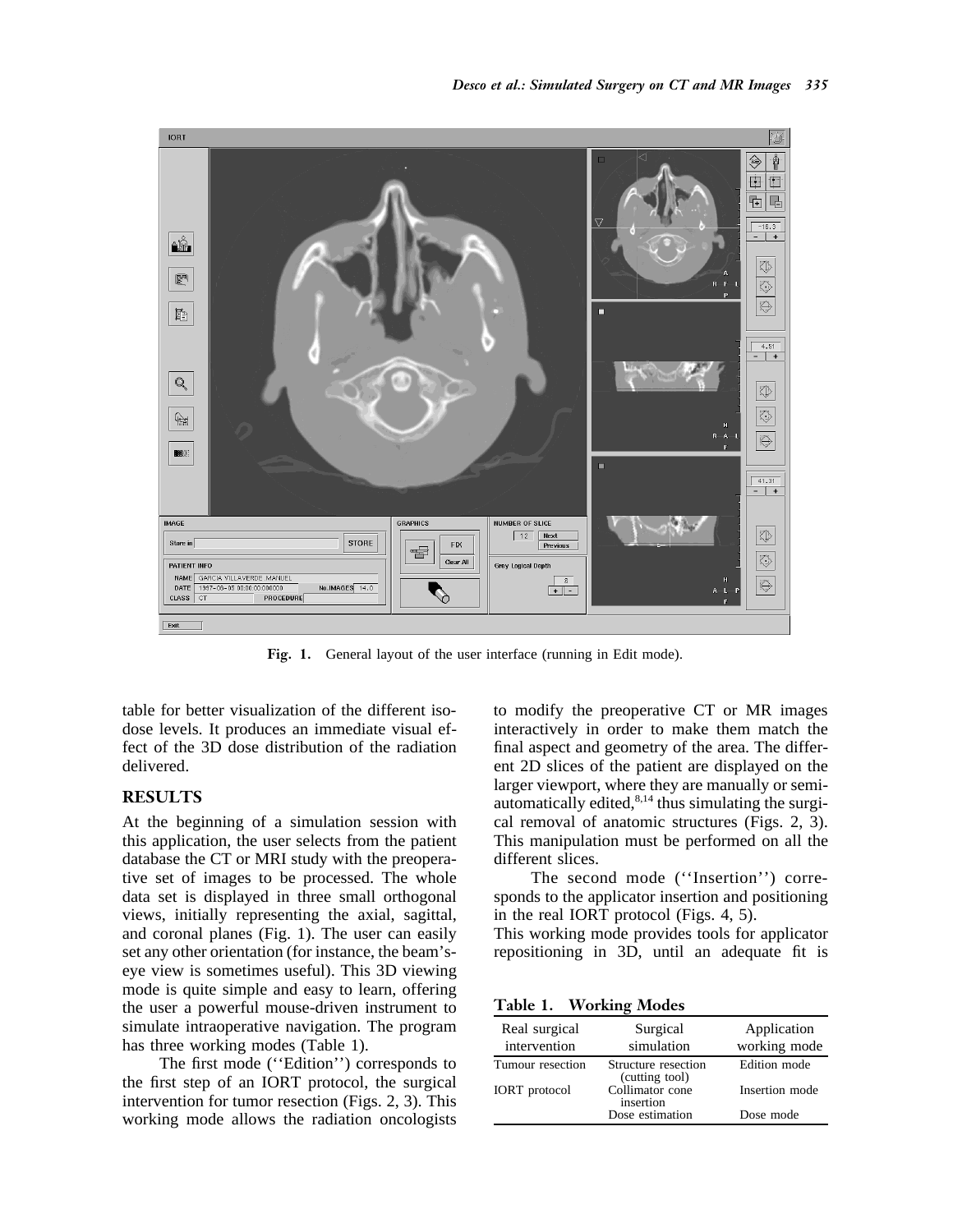

Fig. 2. MR slice being processed to simulate an organ tioning of the applicator. extraction.

through the surgical incision and displaced by exclusively on the experience of the radiation on-<br>shifting and rotating until the target zone to be cologists interpreting together two-dimensional irradiated is properly delimited. While the user static images and the standard calibration curves moves the applicator its position is continuously on water phantoms. The isodose distribution in moves the applicator its position is continuously on water phantoms. The isodose distribution in displayed on all the viewports (Fig. 4). It is also place is just calculated from a "mental" process displayed on all the viewports (Fig. 4). It is also place is just calculated from a "mental" process possible interactively to change the geometrical that matches the calibration curves to those improperties of the collimator: diameter and bevel. ages.<br>Once the images adequately resemble the

Once the images adequately resemble the The software described in this paper assists surgical situation, the user may enter the third radiation oncologists and surgeons in the managesurgical situation, the user may enter the third radiation oncologists and surgeons in the manage-<br>mode ("Dose"), in which two possibilities for ment of complex 3D situations, allowing them to mode ("Dose"), in which two possibilities for ment of complex 3D situations, allowing them to planning and dose calculation are offered. The simulate the relative spatial positions of the paplanning and dose calculation are offered. The simulate the relative spatial positions of the pa-<br>first is to display an approximate dose distribution tient and the collimator. There are two different first is to display an approximate dose distribution tient and the collimator. There are two different based on the isodose curves obtained with water ways of using the program: One is as a pretreatphantoms for the particular applicator and energy selected (Fig. 6). The overall planning can be checked by observing the dose distribution obtained, allowing the redefinition of the collimator type, beam energy, or even surgical approach before the real intervention takes place. The second option is an exact dose calculation, obtained by creating a new data set with the edited images, which are then exported to a standard radiotherapy-planning system. This approach produces more reliable results, but it is much slower.

The approximate planning can be produced from either CT or MR images, but only processed CT images can be transferred to the standard planning system. The application can also show at any moment a 3D image generated by surface rendering depicting the relative positions of the patient and the applicator; this might sometimes be useful for better spatial visualization (Fig. 7).

Figures 2-7 represent a typical case of pan-<br>**Fig. 3.** Extracted organ corresponding to Figure 2 simcreas cancer. Simulation has us allowed to foresee ulation.

the proper applicator diameter and bevel that better matched the patient's anatomy and tumor bed region, as well as the proper energy for the desired depth. In this case, the tumor bed consisted of the posterior margin of pancreas resection and included the cava vein and soft tissue of the posterior aorta. The tissues protected by mechanical retraction (Fig. 5) were stomach, liver, small bowel, transverse colon, and right kidney. This type of surgery makes use of very large surgical incisions, which allows for high mobility of the applicator. In other types of surgery (rectal cancer, for example), the bony frame of the pelvis significantly restricts this mobility, and the simulator is also useful to determine the proper posi-

# **DISCUSSION**

According to the present state of the art, dosimeachieved. The applicator must be introduced try for intraoperative radiotherapy relies almost cologists interpreting together two-dimensional that matches the calibration curves to those im-

ways of using the program: One is as a pretreat-

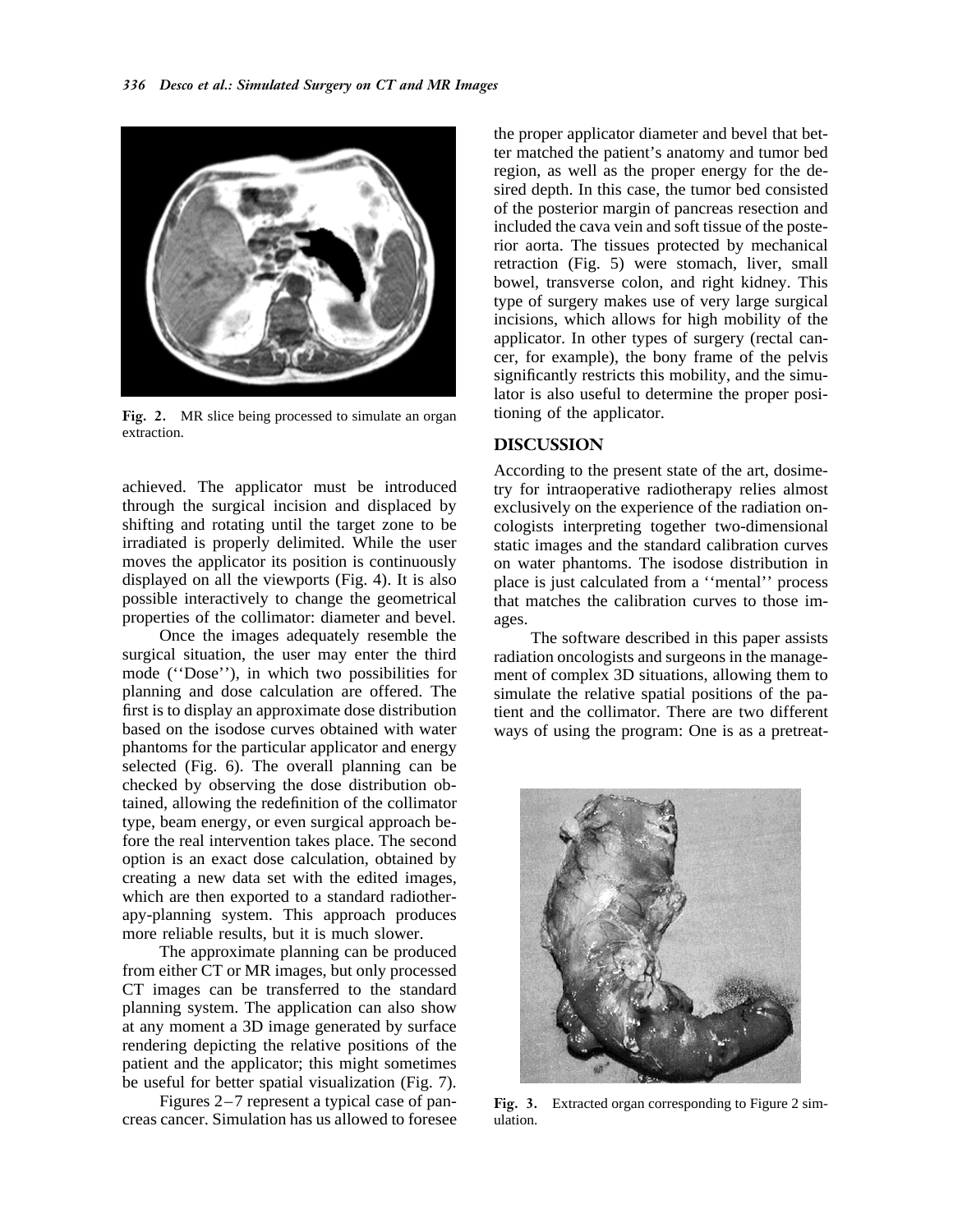

**Fig. 4.** General view of the application's user interface running in Insertion mode, simulating the applicator insertion.

ment computer assistance tool that allows better other method consists of making use of the pro-<br>planning of the intervention and gives an idea of gram after the intervention, when a clear knowlplanning of the intervention and gives an idea of face during the real procedure. Users can also



the possible problems the physicians will have to edge exists about how the intervention developed.<br>
face during the real procedure. Users can also In this way, obtaining the exact dosimetry is a easily simulate different alternative approaches, very interesting feature, which allows for much assessing their relative advantages and risks. The better quality control and proper evaluation of the patient response and follow-up. It should be noticed that the program does not deal with the possible global geometric distortion that sometimes appears as a consequence of the surgery, owing to the use of surgical instruments. This is not a severe limitation; it affects mainly structures located along the trajectory (not irradiated) and not so much the tissues located immediately below the applicator. This is due to the fact that, for most of the anatomical localizations, the target structures are quite rigidly attached to the tumor bed, usually constituted by fixed surfaces close to the body bony frames. This does not hold true for some anatomical regions, such as the brain, where the absence of any stable background Fig. 5. Real IORT procedure: insertion of the applica- might allow for movements, introducing signifitor. cant changes. Nevertheless, in these regions, the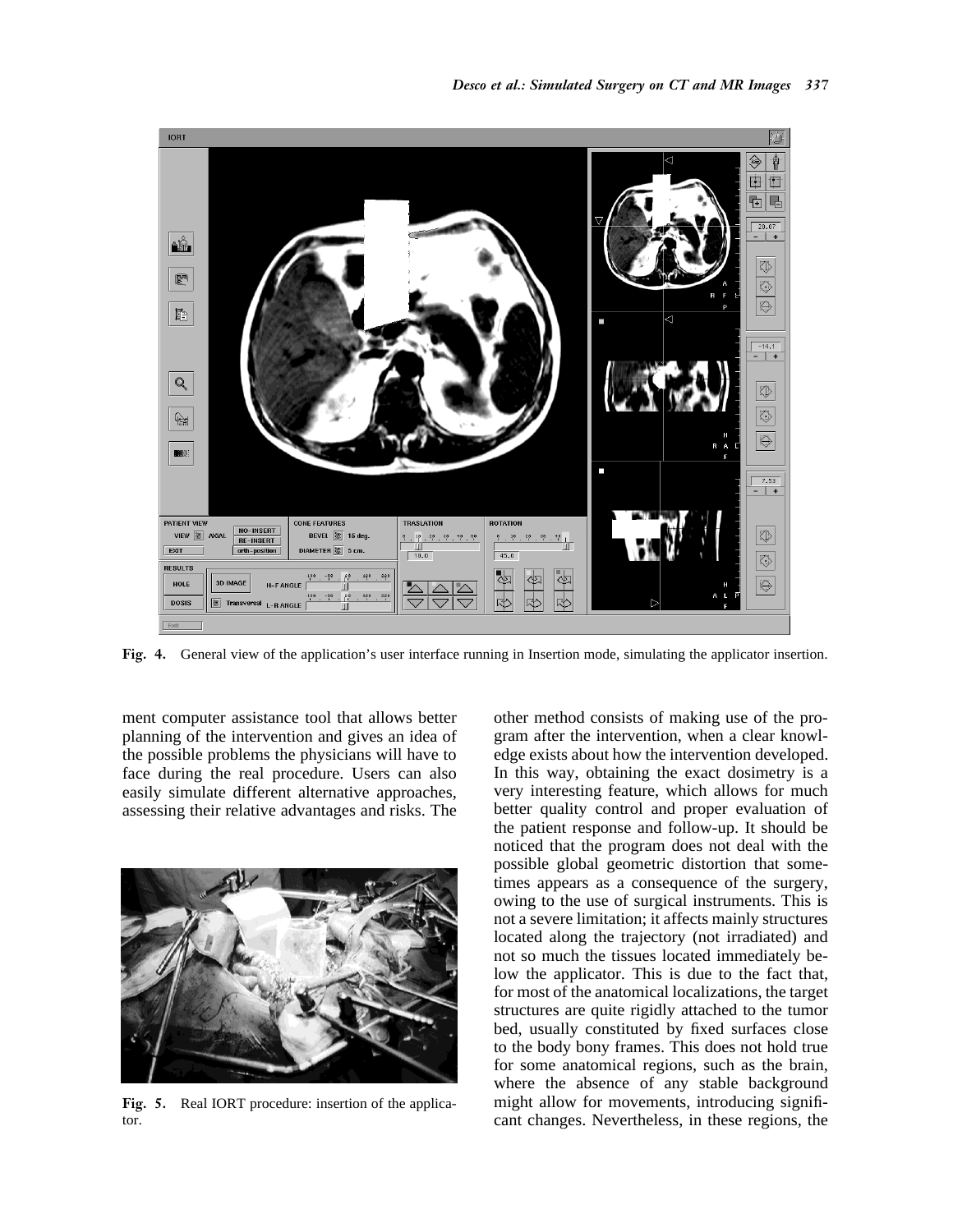tool is still useful for planning. It should be emphasized that the application does not attempt to reproduce all the possible surgical manipulations, and thus is not properly a surgery simulator, but only a required intermediate step prior to dose estimation.

After initial tests performed on five patients, users have reported the approximate dosimetry tool as a useful feature for initial planning. However, results are not reliable in certain cases when the water phantom curves do not exactly fit the situation (for instance, bone structures). The water phantom data are exact enough for the simulation in all soft tissues but differ from real dosimetry when tissues with very different densities are involved. Results can also be inaccurate when blood collections appear in the beam trajectory; they can substantially modify the electron isodose distribution. The user must always be aware of the approximations involved in this fast dose estimation technique.

Transferring data to the planning system to get exact dosimetry was considered quite slow **Fig. 7.** Three-dimensional rendering of the patient and and, thus, valuable only for postsurgical precise the applicator. dose control. The clinical trial is still on course for better assessment of all these points.



Fig. 6. Color overlay of the approximate isodose Press, pp 1–10. curves on the patient image. 2. Biggs PJ (1984) The effect of beam angulation on



An obvious improvement to the approach<br>presented in this paper would be to incorporate an<br>algorithm for exact dose calculation, embedded in<br>the program. However, most of these algorithms<br>are slow, and for planning simulati stantially improve the quality, reliability, and safety of IORT by allowing both more precise dosimetry and easier intervention planning. It also highlights surgery simulation techniques not only as an educational tool but also as a part of the standard treatment protocol in routine use.

### **ACKNOWLEDGMENTS**

The special version of EasyVision software was kindly supplied by the ICS Advanced Development Group of Philips Medical Systems Nederland BV. In particular K. Visser, P. Porskamp, and H. Buurman are acknowledged for their kind support. This work was partially supported by grant FIS-97/270 from the National Institute of Health of Spain.

### **REFERENCES**

- 1. Abe M (1989) History of intraoperative radiation therapy. In Dobelbower RR, Abe M (eds): Intraoperative Radiation Therapy. Boca Raton, FL: CRC
-